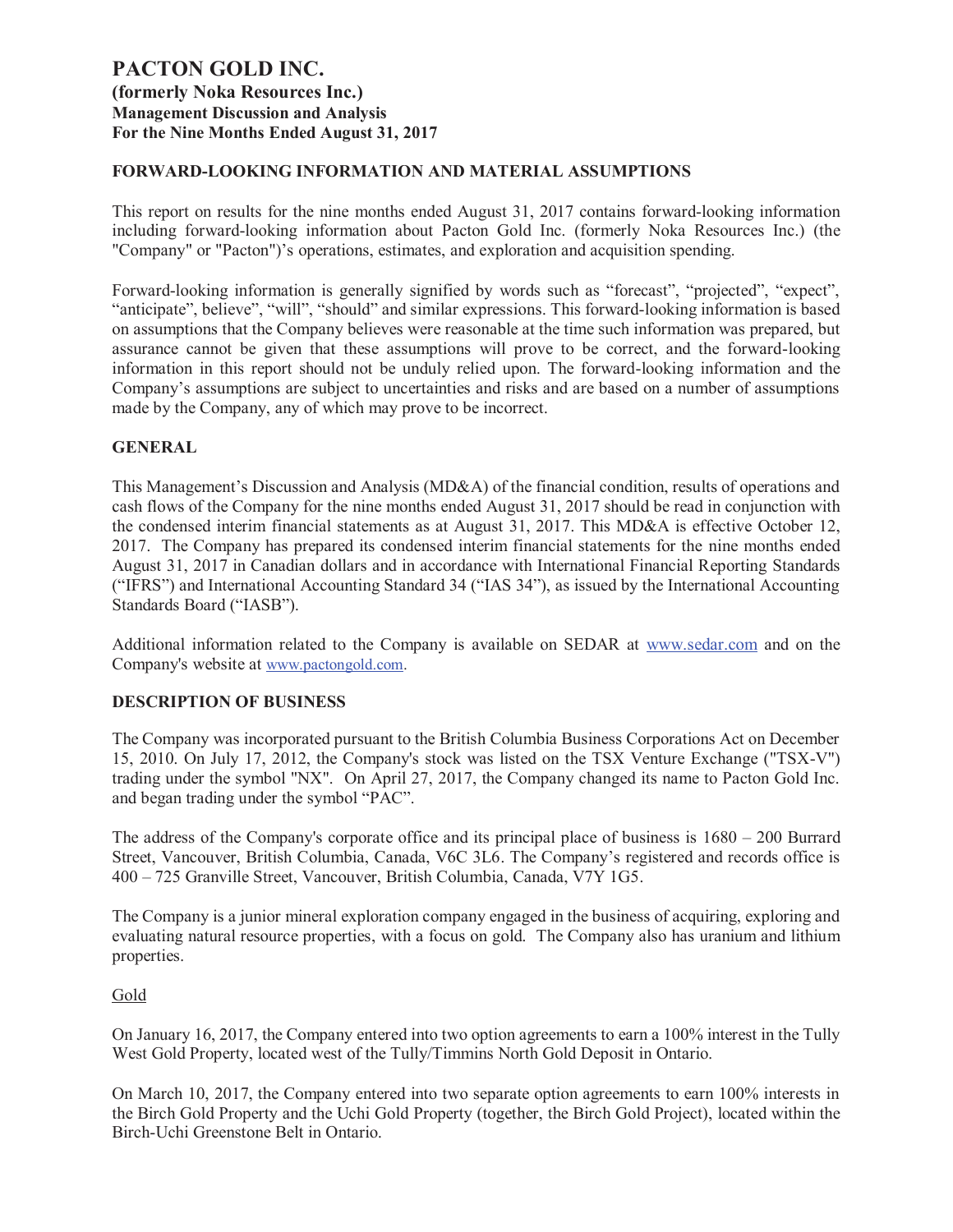On May 10, 2017 and May 23, 2017, the Company entered into three options agreements to earn 100% interests in mineral claims located in the Red Lake Mining District in Ontario.

### Uranium

The Company's uranium exploration strategy is focused in relatively underexplored areas of the Athabasca Basin Region of Northern Saskatchewan, targeting favourable geology and structure amenable to near surface, unconformity-style uranium mineralization. Pacton holds a 40% interest in the Carpenter Lake Property, which is under joint venture with ALX Uranium Corp. ("ALX"). ALX exercised their option to earn a 60% interest in November 2014 and acts as the operator.

### Lithium

On April 21, 2016, and as amended June 15, 2016, the Company entered into an agreement to acquire a 100% interest in the Lincoln Property, located in the Clayton Valley area of west central Nevada. On January 1, 2017, and as amended July 11, 2017, the Company entered into an agreement to sell the Lincoln Property for \$100,000. The purchaser must pay the \$100,000 by December 31, 2017.

On June 28, 2016, the Company entered into an agreement to acquire a 100% interest in the Duxbury Property, located in the James Bay Region of Quebec.

The Company has not yet determined whether its gold, uranium or lithium properties contain reserves that are economically recoverable. The recoverability of amounts shown for resource properties and related deferred exploration expenditures are dependent upon the discovery of economically recoverable reserves, confirmation of the Company's interest in the underlying mineral claims, the ability of the Company to obtain necessary financing to complete the development of the resource properties and upon future profitable production or proceeds from the disposition thereof.

### **EXPLORATION PROJECTS**

### **Tully West Gold Property**

On January 16, 2017, the Company entered into two option agreements to earn a 100% interest in the Tully West Gold Property. The Tully West Gold Project hosts the western extension of the Tully Gold Deposit and is situated approximately 33 kilometres northeast of Timmins, Ontario. Under the terms of the agreement, the Company must make cash payments and issue common shares of the Company as follows:

- Issue 1,300,000 common shares of the Company (issued on January 25, 2017 and valued at \$117,000) and pay \$25,000 (paid) within five days of approval by the TSX-V, which was received January 25, 2017;
- Issue 1,300,000 common shares of the Company and pay \$80,000 on or before January 25, 2018; and
- Issue 1,300,000 common shares of the Company and pay \$110,000 on or before January 25, 2019.

If the Company completes an equity financing for gross proceeds in excess of \$1,000,000 (excluding flowthrough proceeds), the remaining option payments are due within ten days of closing of the equity financing.

The Company must also incur exploration expenditures as follows:

- \$250,000 on or before January 16, 2018 (incurred);
- an additional \$500,000 on or before January 25, 2019; and
- an additional \$500,000 on or before January 25, 2020.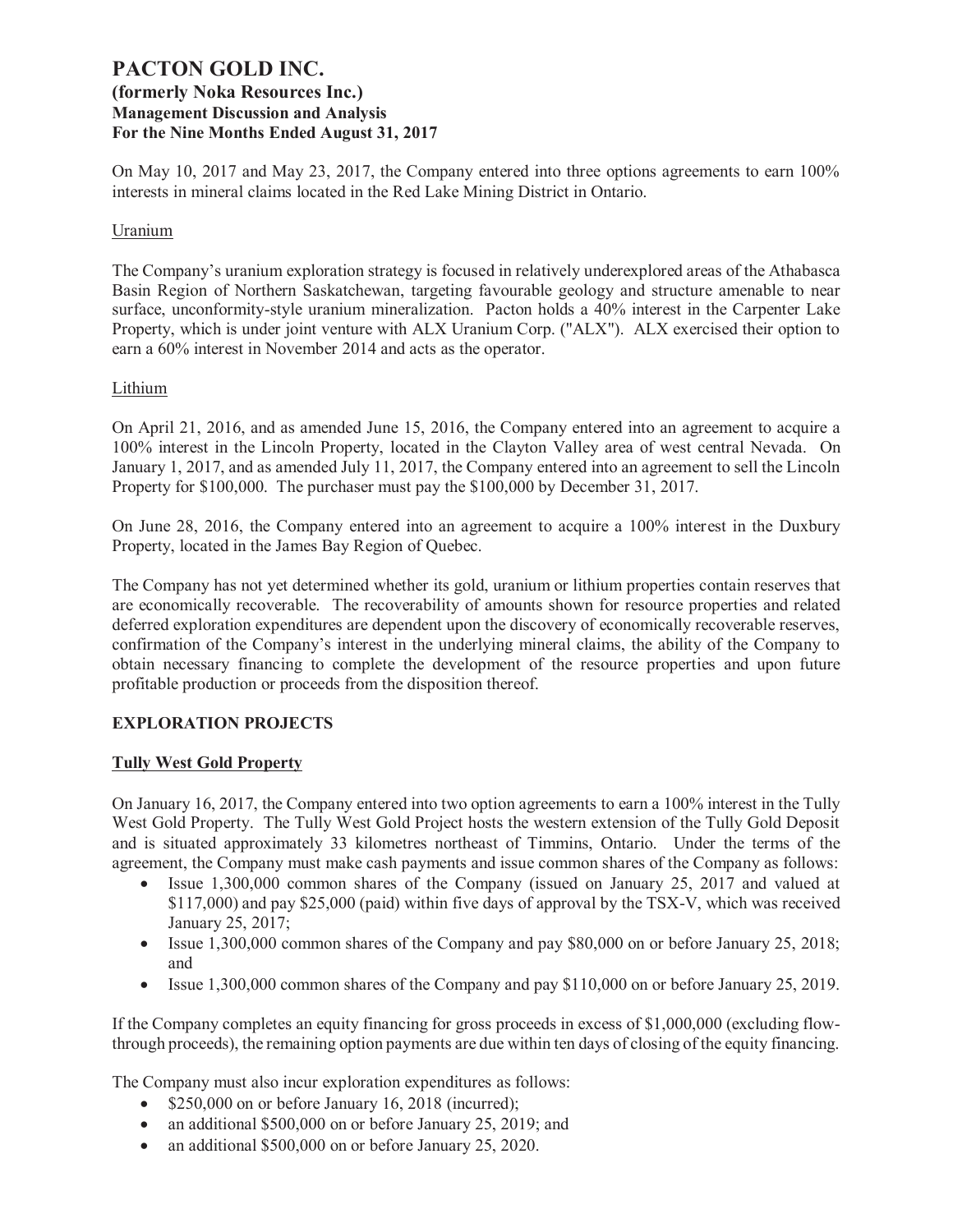The vendors retain a 2.5% NSR, of which two-fifths (1%) can be repurchased by the Company for an aggregate \$1,000,000.

On June 21, 2017, the Company announced assay results from the first two drill holes from its reconnaissance exploration program on the Tully West Gold Project. Four holes totaling 1,149 m were drilled. Step out drilling in 2013 by SGX Resources Inc. ("SGX") encountered high grade gold mineralization in drill hole #13-38, which intersected 36.7 g/tonne Au (uncut) over 6.3 metres, 185 metres vertically below surface. This intercept occurred approximately 300 metres west of the previously established limits of the Tully Gold Deposit. Coarse visible gold was observed in the drill hole within a broad zone of mineralized quartz and carbonate veining within the host altered volcanic tuff, identical to the main Tully Deposit to the east.

 The drill campaign was designed to initially validate historical intercepts with stepout holes to the east and west, and to also confirm continuity of mineralization. The first two drill holes successfully identified nine (9) disparate auriferous en echelon vein systems and validated the historical intercepts and the presence of a gold system at depth.

The first drill hole, PAC-17-01, was spotted approximately 4.0 m south of drill hole SGX-13-38, and was designed to twin the previous drill hole. Drill hole PCA-17-01 encountered multiple en echelon auriferous quartz carbonate vein zones hosted within a mafic tuff dipping approximately 60 degrees north (see table below). Positive drill results from PAC-17-01 yielded 6.75 g/t Au over 0.8 m from 145.0 m to 145.8 m and 3.97 g/t Au over 0.5 m from 220.0 m to 220.5 m (see table below).

| PAC-17-01 | <b>From</b><br>(m) | T <sub>o</sub><br>(m) | Width<br>(m) | <b>Vertical</b><br>Depth<br>(m) | Grade<br>$g/t$ Au |
|-----------|--------------------|-----------------------|--------------|---------------------------------|-------------------|
|           | 100.5              | 102.0                 | 1.5          | 85                              | 2.43              |
|           | 110.0              | 111.0                 | 1.0          | 93                              | 1.30              |
|           | 119.0              | 121.3                 | 2.3          | 100                             | 1.66              |
|           | 145.0              | 145.8                 | 0.8          | 122                             | 6.75              |
|           | 150.0              | 150.5                 | 0.5          | 127                             | 1.53              |
|           | 154.0              | 154.6                 | 0.6          | 130                             | 1.60              |
|           | 220.0              | 220.5                 | 0.5          | 185                             | 3.97              |
|           | 225.4              | 226.9                 | 1.5          | 188                             | 1.77              |
|           | 367.1              | 368.0                 | 0.9          | 304                             | 1.23              |

\*Drilled widths are currently reported. True widths are not known at this time.

Drill hole PAC-17-02 was spotted and drilled 25 meters east of PAC-17-01 and encountered 5.55 g/t Au over 2.5 m from 98.0 m to 100.50 m including 18.3 g/t Au over 0.7 m from 98.8 m to 99.5 m. Results are pending for the remaining portion of PAC-17-02 as well as PAC-17-03 and 04 located 25 m west of PAC-17-04 (see table below). As with drill hole PAC-17-01, the second drill hole PAC-17-02 also intersected stacked multiple en echelon quartz carbonate vein systems hosting gold.

| <b>PAC-17-02</b> | <b>From</b><br>(m) | T <sub>0</sub><br>(m) | Width<br>(m) | <b>Vertical</b><br>Depth<br>(m) | Grade<br>$g/t$ Au |
|------------------|--------------------|-----------------------|--------------|---------------------------------|-------------------|
|                  | 76.7               | 78.1                  | 1.4          | 03                              | 1.28              |
|                  | 98.0               | 100.5                 | 2.5          | 82                              | 5.55              |
| "including"      | 98.8               | 99.5                  | 0.7          | 81                              | 18.3              |
|                  | 101.7              | 102.6                 | 0.9          | 85                              | 2.60              |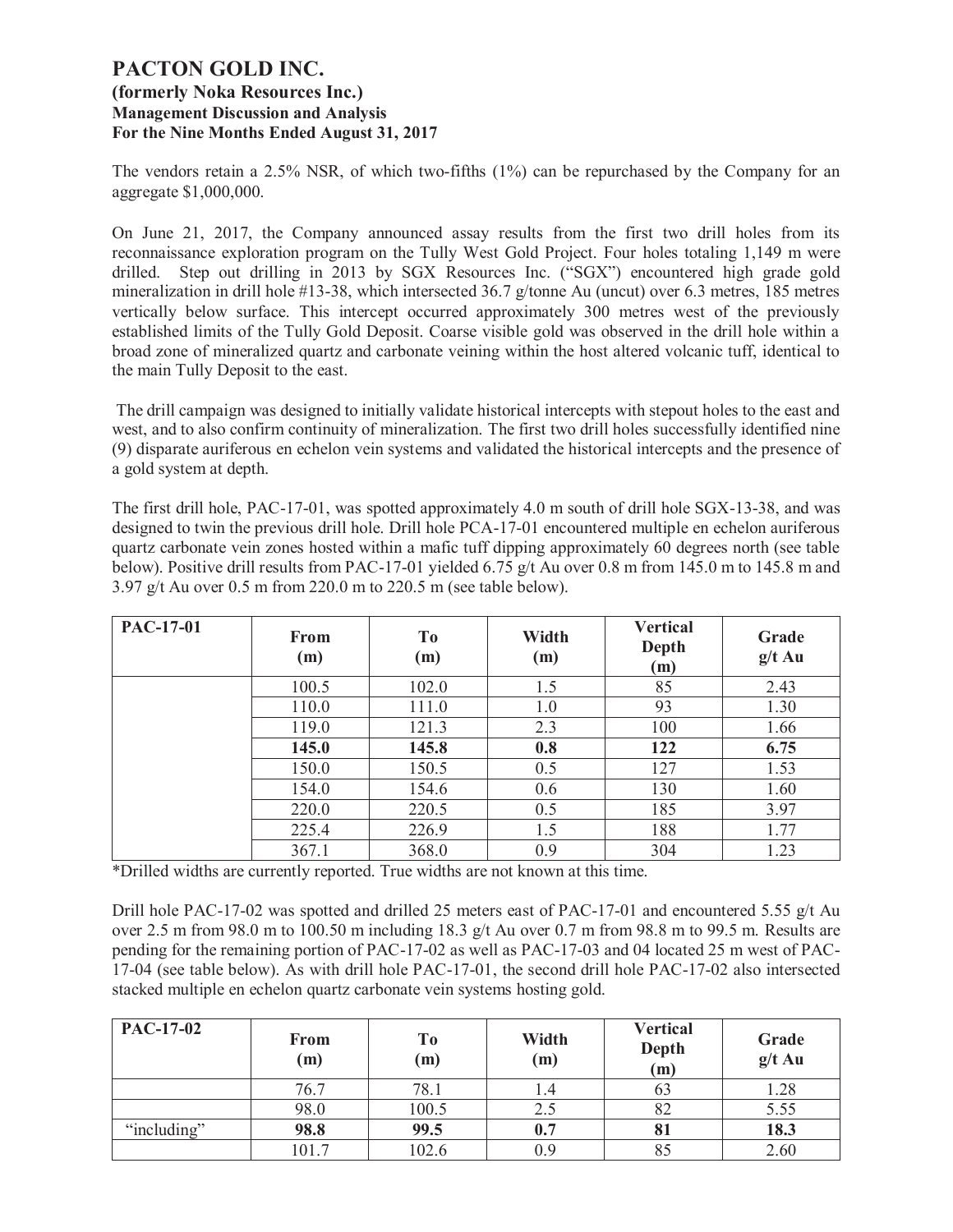|             | 162.0 | 170.0 | 8.0 | 140 | 0.95 |
|-------------|-------|-------|-----|-----|------|
| "including" | 164.0 | 165.0 | 1.0 | 137 | 2.54 |
| "including" | 168.0 | 170.0 | 2.0 | 140 | 1.16 |
|             | 194.5 | 195.0 | 0.5 | 162 | 2.29 |
|             | 225.0 | 226.0 | 1.0 | 187 | 2.40 |
|             | 231.6 | 232.1 | 0.5 | 193 | 1.82 |
|             | 339.8 | 347.6 | 7.8 | 296 | 0.43 |
|             | 377.5 | 378.0 | 0.5 | 325 | 2.0  |

\*Drilled widths are currently reported. True widths are not known at this time.

Drill hole PAC-17-03 deviated and was terminated at 216 meters in the ultramafic footwall. This hole did, however, encounter a quartz carbonate vein system with appreciable sulphides from 102.6 to 109.8 meters and returned an intercept of **.70 g/t Au over 7.2 meters**. Drill hole PAC-17-04 was collared approximately 2 meters north of PAC-17-03 and encountered the favourable stratigraphy (mafic tuff) hosting auriferous quartz carbonate veins, with an intercept from 98.5 to 101.0 meters of **.56 g/t Au over 2.5 meters**. The drill hole, however, was terminated early at 114 meters after intersecting an impenetrable sand seam. The program was concluded at this point based upon budgetary considerations.

The host volcanic tuff unit is readily detectible by geophysics and has been traced for over 2,000 m in both eastern and western directions away from the main deposit. The Tully Deposit is interpreted to be a series of auriferous shallow dipping (extensional or ladder) stacked vein sets within a sub vertical competent mafic tuff host that is bounded by ultramafic volcanic rocks to the south and sediments to the north. This host sequence of rocks all lie within a regional east-west fault corridor, a northern splay from the Porcupine-Destor Fault. The Tully Gold Deposit has been drilled over a 1,000 m strike length to date, and to depths of over 600 m, remaining open along strike and to depth. The Creighton property which is the western extension of the Tully Deposit currently possesses an additional 480 m striking to the southwest of the current drilling to the southern claim boundary.

This program was carried out under the supervision of Peter Caldbick, P.Geo., of Pacton Gold Inc., the qualified person responsible for the technical information presented above.

The drill core was split with half sent to an accredited laboratory, Actlabs in Timmins, Ontario and fire assayed with an AA and gravimetric finish. Whole metallic assays are performed on samples containing visible gold. Check assays were also performed on pulps and rejects, as well, blanks and standards were inserted into the sample stream for QA/QC purposes.

### **Birch Gold Project**

On March 10, 2017, the Company entered into an option agreement to earn a 100% interest in the Birch Gold Property, located in Ontario. Under the terms of the agreement, the Company must make cash payments and issue common shares of the Company as follows:

- Issue 900,000 common shares of the Company within five days of approval by the TSX-V, which was received on March 22, 2017 (issued and valued at \$81,000);
- Pay \$75,000 by April 21, 2017 (paid);
- · Issue 900,000 common shares of the Company and pay \$75,000 on or before March 22, 2018;
- · Issue 900,000 common shares of the Company and pay \$75,000 on or before March 22, 2019;
- Issue 900,000 common shares of the Company and pay \$75,000 on or before March 22, 2020; and
- Issue 900,000 common shares of the Company and pay \$75,000 on or before March 22, 2021.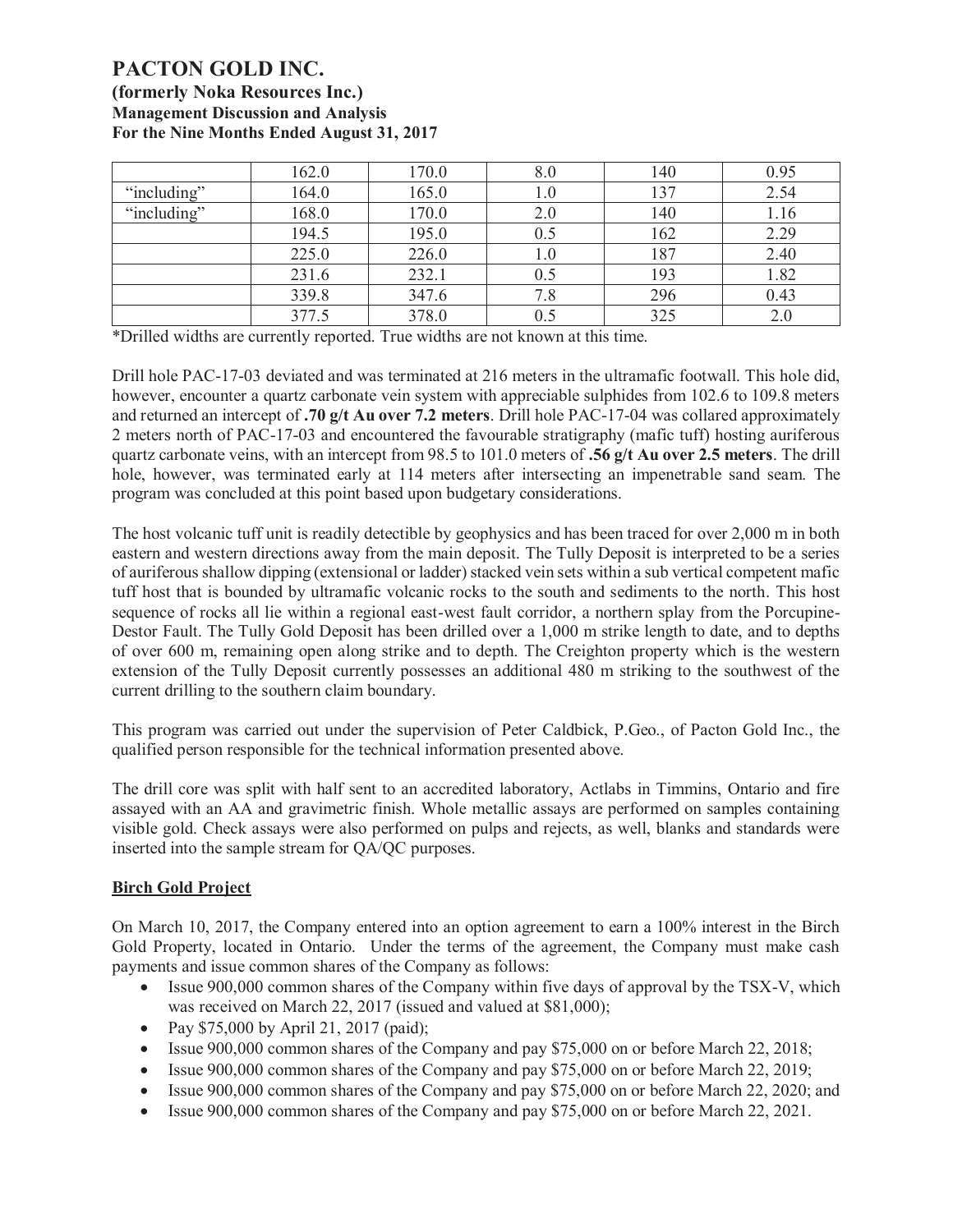The Company must also incur exploration expenditures as follows:

- \$150,000 on or before March 22, 2018;
- an additional \$300,000 on or before March 22, 2019;
- an additional \$350,000 on or before March 22, 2020; and
- an additional \$500,000 on or before March 22, 2021.

The Property is subject to a 2% NSR.

On March 10, 2017, the Company entered into an option agreement to earn a 100% interest in the Uchi Gold Property, located in Ontario. Under the terms of the agreement, the Company must make cash payments and issue common shares of the Company as follows:

- Issue 250,000 common shares of the Company within five days of approval by the TSX-V, which was received on March 22, 2017 (issued and valued at \$22,500);
- Pay \$15,000 by April 21, 2017 (paid);
- Issue 250,000 common shares of the Company and pay \$15,000 on or before March 22, 2018;
- Issue 250,000 common shares of the Company and pay \$15,000 on or before March 22, 2019;
- Issue 250,000 common shares of the Company and pay \$15,000 on or before March 22, 2020; and
- Issue 250,000 common shares of the Company and pay \$15,000 on or before March 22, 2021.

The vendor retains a 2.5% NSR, of which two-fifths (1%) can be repurchased by the Company for an aggregate \$1,000,000 within 180 days of a public announcement of a positive feasibility study on the project.

# **Red Lake Project**

On May 10, 2017, the Company entered into an option agreement to earn a 100% interest in 34 mineral claims and 2 mineral patents in the Red Lake Mining District, located in Ontario. Under the terms of the agreement, the Company must make cash payments and issue common shares of the Company as follows:

- Issue 1,200,000 common shares of the Company (issued and valued at \$168,000) and pay \$75,000 (paid) within five days of approval by the TSX-V, which was received on May 19, 2017;
- Issue 1,000,000 common shares of the Company and pay \$75,000 on or before May 19, 2018;
- Issue 1,000,000 common shares of the Company and pay \$75,000 on or before May 19, 2019; and
- Issue 1,000,000 common shares of the Company and pay \$75,000 on or before May 19, 2020.

The vendor retains a NSR varying from 0.25% to 2.25%, of which one-half can be repurchased by the Company, at a rate of \$250,000 per 0.25%.

On May 23, 2017, the Company entered into an option agreement to earn a 100% interest in 14 mineral claims in the Red Lake Mining District, located in Ontario. Under the terms of the agreement, the Company must make cash payments and issue common shares of the Company as follows:

- Issue 300,000 common shares of the Company (issued and valued at \$42,000) and pay \$16,000 (paid) within five days of approval by the TSX-V, which was received on May 26, 2017;
- Pay  $$12,000$  on or before May 26, 2018;
- Pay \$16,000 on or before May 26, 2019; and
- Pay \$26,000 on or before May 26, 2020.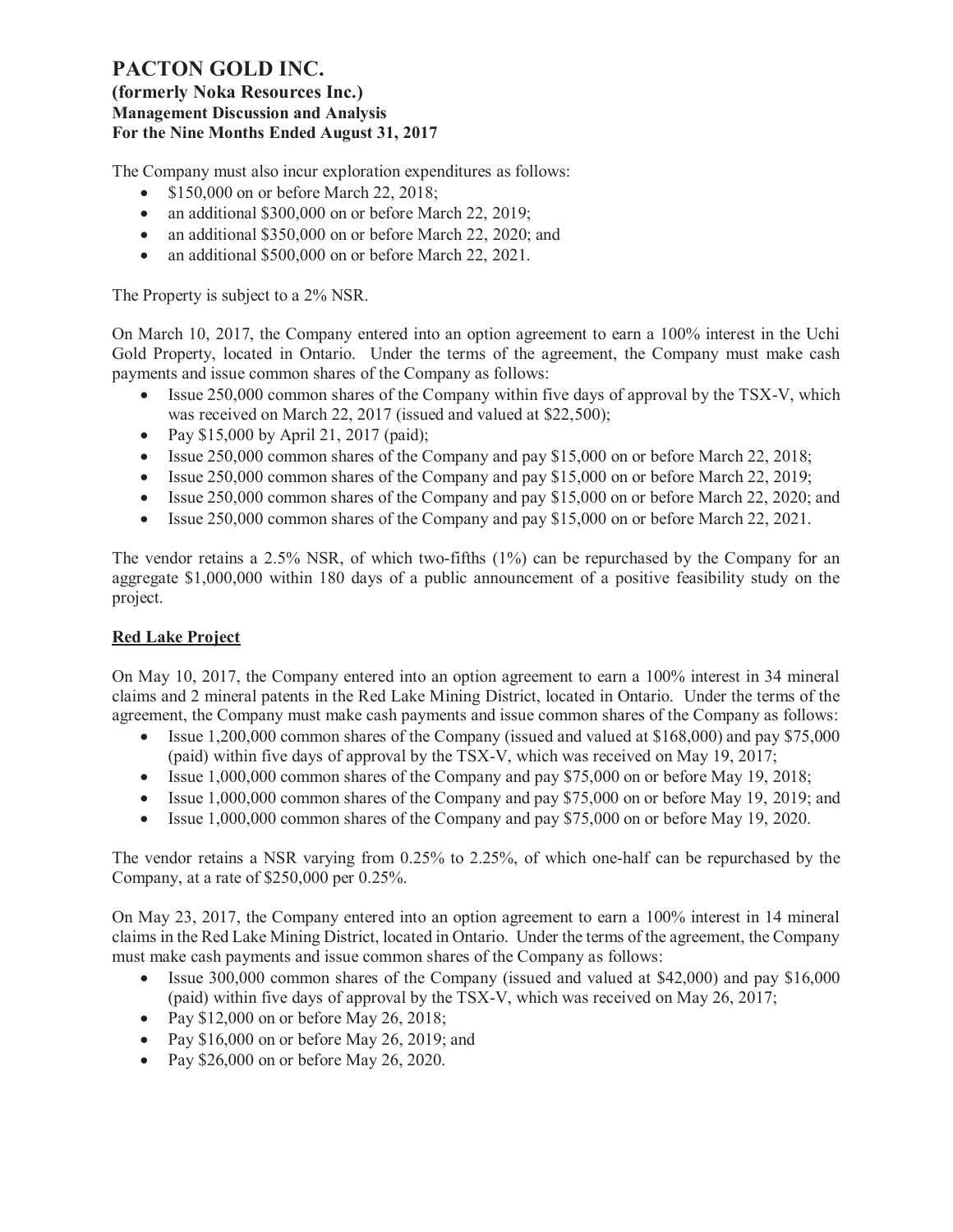### **(formerly Noka Resources Inc.) Management Discussion and Analysis For the Nine Months Ended August 31, 2017**

The claims are subject to an underlying 2% NSR.

On May 23, 2017, the Company entered into an additional option agreement to earn a 100% interest in 30 additional mineral claims in the Red Lake Mining District, located in Ontario. Under the terms of the agreement, the Company must make cash payments and issue common shares of the Company as follows:

- Issue 2,500,000 common shares of the Company within five days of approval by the TSX-V, which was received on May 26, 2017 (issued and valued at \$350,000);
- Pay \$100,000 on or before May 26, 2018; and
- Pay \$150,000 on or before May 26, 2019.

The vendors retain a 2.5% NSR, of which two-fifths (1%) can be repurchased by the Company for \$1,500,000.

# **Duxbury Property**

On June 28, 2016, and as amended subsequent to November 30, 2016, the Company entered into an option agreement to acquire a 100% interest in the Duxbury Property, a lithium project in Quebec. Consideration for the option was the issuance of 1,000,000 common shares to the optionor within five days of acceptance of the transaction by the TSX-V (issued on July 6, 2016 and valued at \$130,000).

The vendor retains a 2% NSR, of which the Company may re-purchase one-half (1%) for \$1,000,000.

The Duxbury Property consists of 21 mineral claim cells totalling approximately 1,107 hectares and is accessible by the James Bay Highway. Geologically, the Property is underlain by the Lower Eastmain greenstone belt that is locally represented by volcanic and volcano-sedimentary rocks which have been metamorphosed to amphibolite facies. The Lower Eastmain greenstone belt is also prospective for gold mineralization.

# **Lincoln Property**

On April 21, 2016, and as amended June 15, 2016, the Company entered into an option agreement to acquire a 100% interest in the Lincoln Property, a lithium project in Nevada. Consideration for the option is as follows:

- issuance of 1,500,000 common shares to the optionor upon acceptance of the transaction by the TSX-V (issued on July 4, 2016 and valued at \$195,000); and
- cash payment of \$50,000 within five days of acceptance by the TSX-V (paid).

The Lincoln project is located near the northwest flank of Albermarle's Silver Peak mine, the only lithium producer in North America. In 1982, a nearby United States Geological Survey drill hole reported 930 ppm lithium at a depth of 100 feet (30 meters). (Source: USGS Open-File Report 82-415, 1982).

On September 12, 2016, the Company announced results from its initial sampling program. A total of 24 surface samples were taken using augers and hand equipment to a maximum depth of approximately 2m. Samples consisted of white salts, brown and green clays as well as coarse-grained sands.

The samples results ranged from 87 ppm Li to 380 ppm Li and on a preliminary basis seem to define six distinct regions of anomalous lithium, which likely has been generated by evaporative concentration of lithium drawn from underlying brines.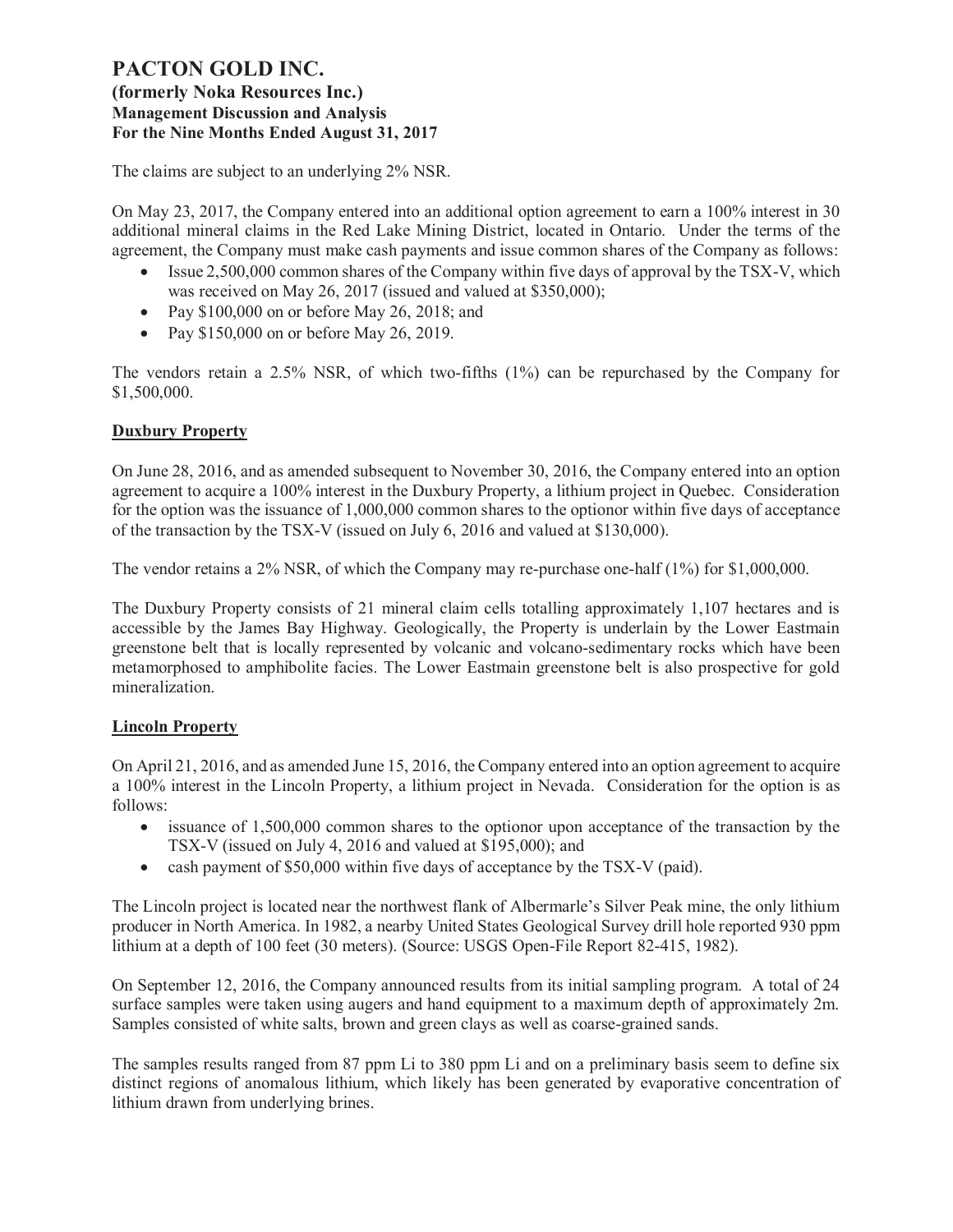**(formerly Noka Resources Inc.) Management Discussion and Analysis For the Nine Months Ended August 31, 2017**

| <b>Sample ID</b> | Lithium (ppm) |
|------------------|---------------|
| CLT16-02-01      | 250           |
| CLT16-02-02      | 210           |
| CLT16-03-01      | 180           |
| CLT16-02-02      | 180           |
| CLT16-04-01      | 380*          |
| CLT16-04-02      | 200           |
| CLT16-04-03      | 180           |
| CLT16-05-01      | 190           |
| CLT16-05-02      | 87            |
| CLT16-06-01      | 310*          |
| CLT16-06-02      | $300*$        |
| CLT16-62-03      | 220           |
| CLT16-07-01      | 140           |
| CLT16-07-02      | 150           |
| CLT16-02-03      | 140           |
| CLT16-08-01      | 160           |
| CLT16-08-02      | 130           |
| CLT16-12-01      | 260           |
| CLT16-12-02      | 240           |
| CLT16-12-03      | <b>280</b>    |
| CLT16-13-01      | 130           |
| CLT16-13-02      | 170           |
| CLT16-13-03      | 100           |
| CLT16-16-14      | 180           |

In light of the highly anomalous lithium values encountered in surface pits and auger holes, with some values exceeding 300ppm, the Company will commence leaching tests on surface clay samples to be followed, if warranted, with an auger drilling program to test lithium concentrations in clays down to a depth of approximately 75m.

The samples were analyzed for lithium content by WETLAB Western Environmental Testing Laboratory in Sparks, Nevada, an EPA accredited independent laboratory. Samples were analyzed using Standard Methods for the Examination of Water and Wastewater, online edition, Methods for Determination of Organic Compounds in Drinking Water, EPA‐600/4‐79‐020, and Test Methods for Evaluation of Solid Waste, Physical/Chemical Methods (SW846). All samples contained lithium levels that were significantly above the detection reporting levels.

At November 30, 2016, the Company determined that the value of the Property was impaired. The Property was written down to \$100,000. On January 1, 2017, and as amended July 11, 2017, the Company reached an agreement to sell the Property for \$100,000. The purchaser must pay the \$100,000 by December 31, 2017.

### **Columbus Property**

On November 20, 2015, the Company entered into an agreement to earn a 100% interest in the Columbus Property, located in the Big Smoky Valley, Esmeralda County, Nevada. Under the terms of the agreement, the Company was required to make cash payments and issue common shares of the Company as follows:

• Issue 3,200,000 common shares of the Company (issued on November 24, 2015 and valued at \$128,000);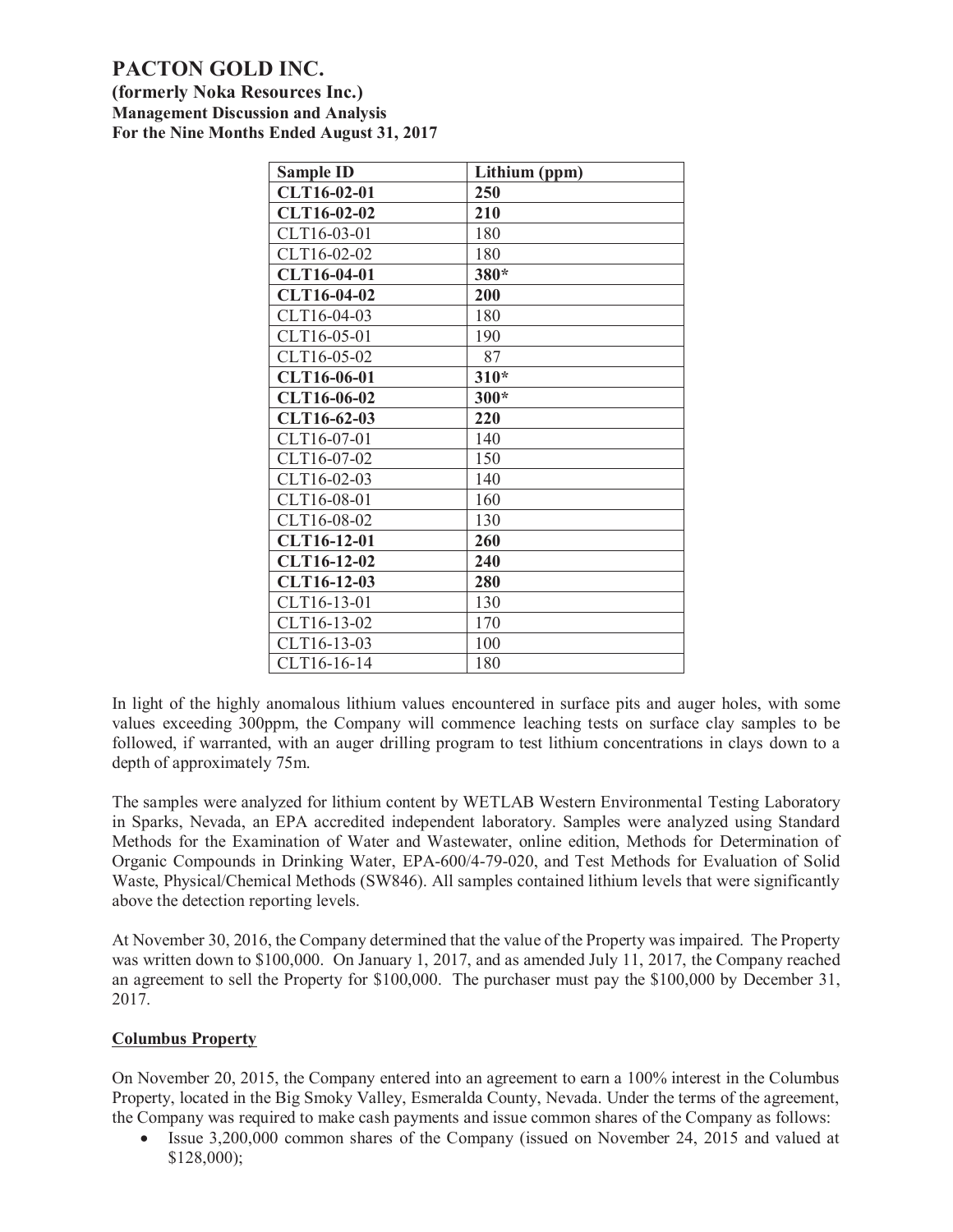### **(formerly Noka Resources Inc.) Management Discussion and Analysis For the Nine Months Ended August 31, 2017**

- Pay \$100,000 on or before December 31, 2016;
- Pay \$150,000 on or before December 31, 2017; and
- Pay \$200,000 on or before December 31, 2018.

The Company was required to incur a minimum of \$1,000,000 in exploration expenditures by November 20, 2018. The vendors retained a 1% NSR on the Property, of which one-half (0.5%) could be repurchased by the Company for \$1,000,000.

The principal target at Columbus is a large circular gravity low anomaly which is interpreted as an in-filled basin which may contain lithium-rich brine. The Big Smoky Valley was preliminarily drilled in 1979 by the United States Geological Survey and anomalous lithium values were encountered in the basin sediments.

On September 27, 2016, the Company announced results from its initial sampling program in the northeastern portion of the Columbus Property. A total of 24 surface samples were taken using augers and hand equipment to a maximum depth of approximately 2m. Samples consisted of white salts, brown and green clays as well as coarse-grained sands.

The initial sampling program focused on 6 of the 48 sections comprising the Columbus property. The samples results ranged from 14 ppm Li to 280 ppm Li. and represent lithium concentrations likely generated by evaporative concentration of lithium drawn from underlying brines.

| <b>Sample ID</b> | Lithium (ppm) |
|------------------|---------------|
| COL16-02-02      | 47            |
| COL16-03-01      | 110           |
| COL16-03-02      | 65            |
| COL16-04         | 62            |
| COL16-05-01      | 65            |
| COL16-05-02      | 14            |
| COL16-05-03      | 58            |
| COL16-06         | 95            |
| COL16-07-01      | 92            |
| COL16-07-02      | 18            |
| COL16-08-02a     | 42            |
| COL16-08-02b     | 91            |
| COL16-09-01      | 70            |
| COL16-09-02      | 36            |
| COL16-09-03      | 91            |
| COL16-09-04      | 270           |
| COL16-09-05      | 36            |
| COL16-10-01      | 86            |
| COL16-10-02      | 180           |
| COL16-11-02      | 110           |
| COL16-11-03      | 280           |
| COL16-12-01      | 120           |
| COL16-12-02      | 150           |
| COL16-13-03      | 260           |

In light of the anomalous lithium values encountered in surface pits and auger holes, with several values exceeding 200ppm, the Company will commence leaching tests on surface clay samples to be followed by,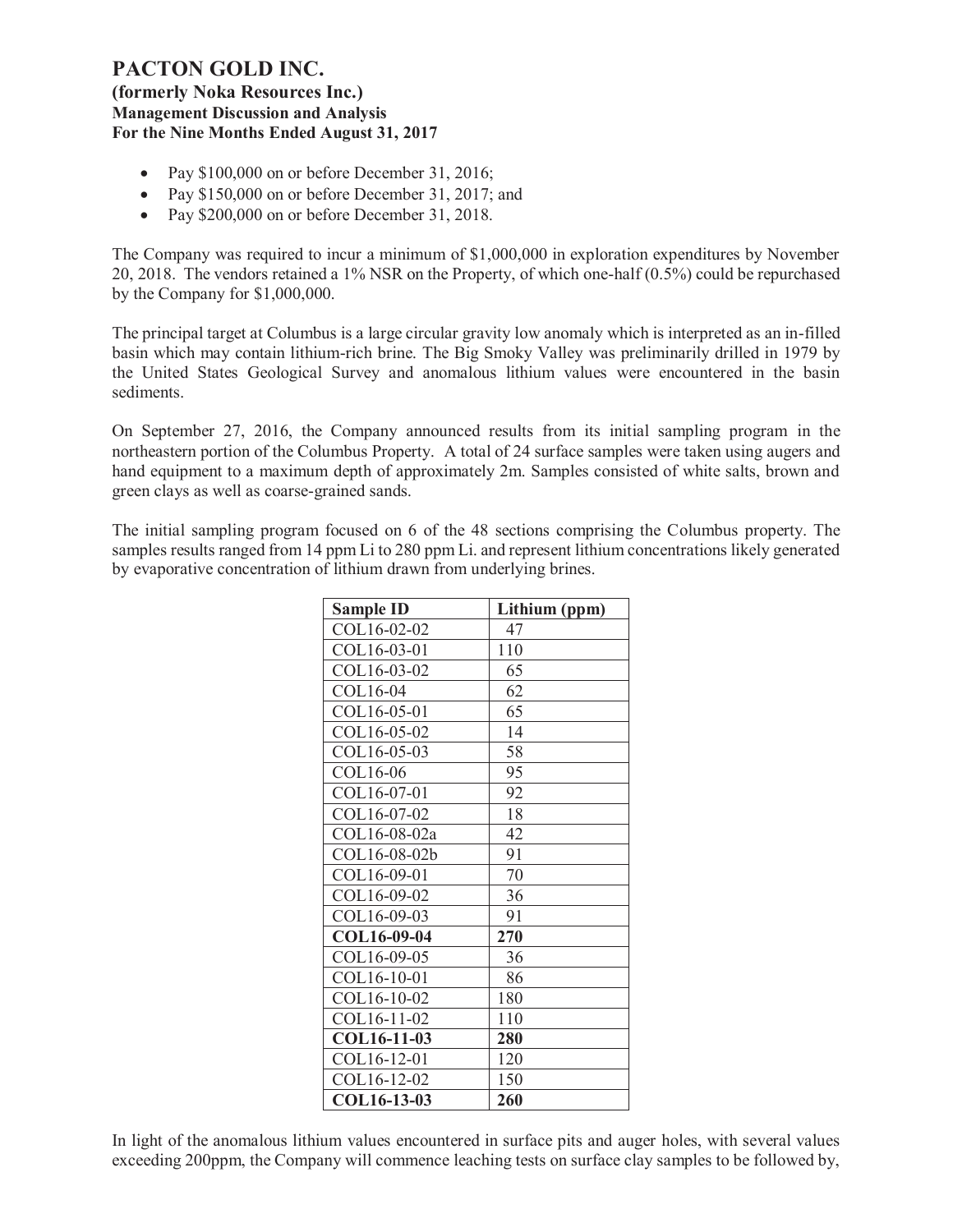if warranted, an auger drilling program to test lithium concentrations in clays down to a depth of approximately 75m. The Company will also extend its surface sampling program to the remaining 42 sections located within the Columbus property boundary.

The samples were analyzed for lithium content by WETLAB Western Environmental Testing Laboratory in Sparks, Nevada, an EPA accredited independent laboratory. Samples were analyzed using Standard Methods for the Examination of Water and Wastewater, online edition, Methods for Determination of Organic Compounds in Drinking Water, EPA-600/4-79-020, and Test Methods for Evaluation of Solid Waste, Physical/Chemical Methods (SW846). All samples contained lithium levels that were significantly above the detection reporting levels.

At November 30, 2016, the Company determined it would not make the \$100,000 option payment due on December 31, 2016. Accordingly, the Property was written down to \$nil.

### **Carpenter Lake Property**

On May 28, 2013, the Company entered into an agreement to acquire a 100% interest in 34 mineral claims located in the Athabasca Basin Region of Northern Saskatchewan. Consideration for the acquisition was the issuance of 200,000 common shares (issued and valued at \$380,000). The Company paid a finder's fee of 10,000 common shares (issued and valued at \$19,000).

On January 13, 2014, the Company granted an option to Alpha Exploration Inc. (now ALX) to earn a 60% interest in the Company's Clearwater/Carpenter Lake property. Under the terms of the agreement, ALX was required to make cash and share payments as follows:

- Cash payment of \$12,500 upon approval of the agreement by the TSX-V (received);
- Issuance of 100,000 common shares within 10 days of approval by the TSX-V (received and valued at \$59,000);
- Cash payment of \$12,500 and issuance of 100,000 common shares on the first anniversary of approval by the TSX-V:
- Cash payment of \$12,500 and issuance of 100,000 common shares on the second anniversary of approval by the TSX-V; and
- Cash payment of \$12,500 and issuance of 100,000 common shares on the third anniversary of approval by the TSX-V.

Alpha must also incur a total of \$1,250,000 in exploration expenditures on the property as follows:

- \$250,000 by the first anniversary of approval by the TSX-V;
- A further \$250,000 by the second anniversary of approval by the TSX-V; and
- A further \$750,000 by the third anniversary of approval by the TSX-V.

On November 6, 2014, ALX provided the Company with its Notice of Exercise on the option to earn a 60% interest in the Clearwater/Carpenter Lake Property. The Company received the \$37,500 in cash payments due from the first through third anniversaries and the 300,000 common shares (valued at \$27,000). A joint venture was formed between ALX (60%) and Pacton (40%) for the further development of the property, with ALX serving as the operator.

Presently, the property is subject to a NSR of 2%, which is owed to the original vendors (the "Underlying NSR"). The Underlying NSR rate was reduced from 5% to 2% by Pacton through the issuance of 300,000 common shares of the Company on October 27, 2014 (valued at \$90,000).

At November 30, 2016, the Company determined that the value of the Property was impaired due to a lack of recent exploration work by Alpha (now ALX). The Property was written down to \$226,000, which is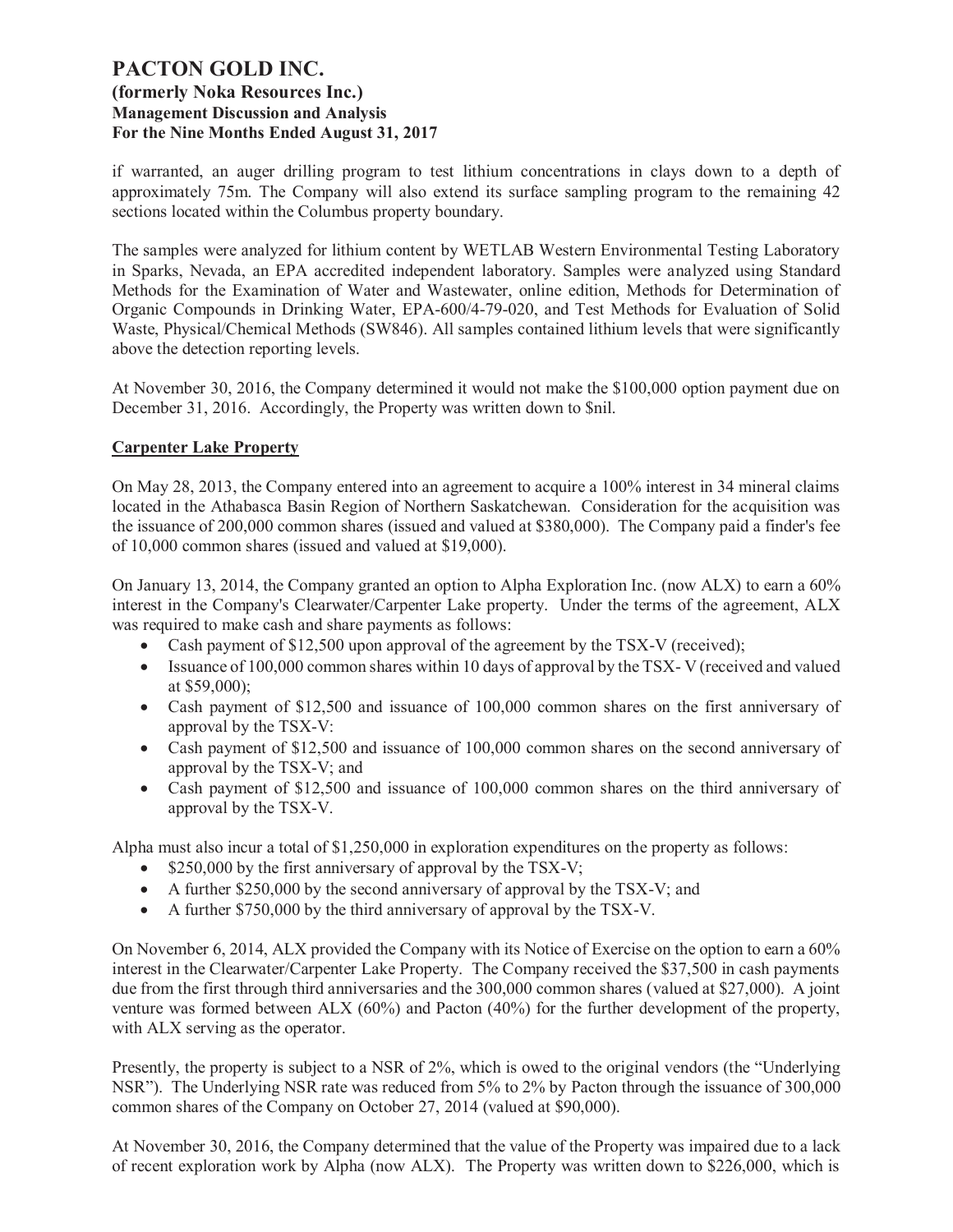# **(formerly Noka Resources Inc.) Management Discussion and Analysis For the Nine Months Ended August 31, 2017**

the Company's estimated realizable value of the Property. Management intends to further explore the Property either on its own or in partnership with ALX.

# **Lodge Pole Project**

On April 15, 2014, the Company entered into two option agreements to earn a 100% interest in the Lodge Pole Point Project, located in the Athabasca Region of Northern Saskatchewan. The terms of the agreement were revised on April 10, 2015 and July 27, 2016. Under the terms of the revised agreement, the Company must make cash payments and issue common shares of the Company as follows:

- Issue 600,000 common shares of the Company (issued on April 24, 2014 and valued at \$600,000);
- Pay \$50,000 on or before April 15, 2015 (paid); and
- Pay \$20,000 on or before December 1, 2016; and
- Pay \$20,000 annually, beginning on April 1, 2017, as non-refundable advance NSR royalty payments.

The vendors retain a 1% NSR on the Property, of which half (0.5%) can be repurchased by the Company for an aggregate \$3,000,000.

At November 30, 2016, the Company determined it would not make the \$20,000 option payment due on December 1, 2016. Accordingly, the Property was written down to Snil.

# **Corning Creek Property**

On April 20, 2011 (amended December 31, 2011) the Company entered into an option agreement to acquire a 100% interest in the mineral claims comprising the Corning Creek Property, except for mineral claim 831925, subject to a 2% NSR. Consideration for the option was as follows:

- Cash payment of \$35,000 (paid) within 10 days of the Company's shares being listed on the TSX-V (July 17, 2012)
- · Issuance 20,000 common shares (issued and valued at \$40,000).

The Company has the sole and exclusive option to purchase the NSR at a purchase price of \$1,000,000 for each percentage point bought back during the five-year period commencing from the date upon which the property is put into commercial production.

On June 29, 2011, the Company entered into an option agreement to earn a 100% interest in mineral claim 831925 which forms part of the Corning Creek Property. Consideration for the option was a cash payment of \$5,000 (paid) within 10 days of the Company's share being listed on the TSX-V.

The option agreement is subject to a 3% NSR. The Company can acquire the first 2% of the NSR by paying \$500,000 for each percentage point bought back. The final 1% can be purchased, for a negotiated amount, after commercial production commences.

During the year ended November 30, 2014, the Corning Creek Property was deemed to be impaired and written down to \$1.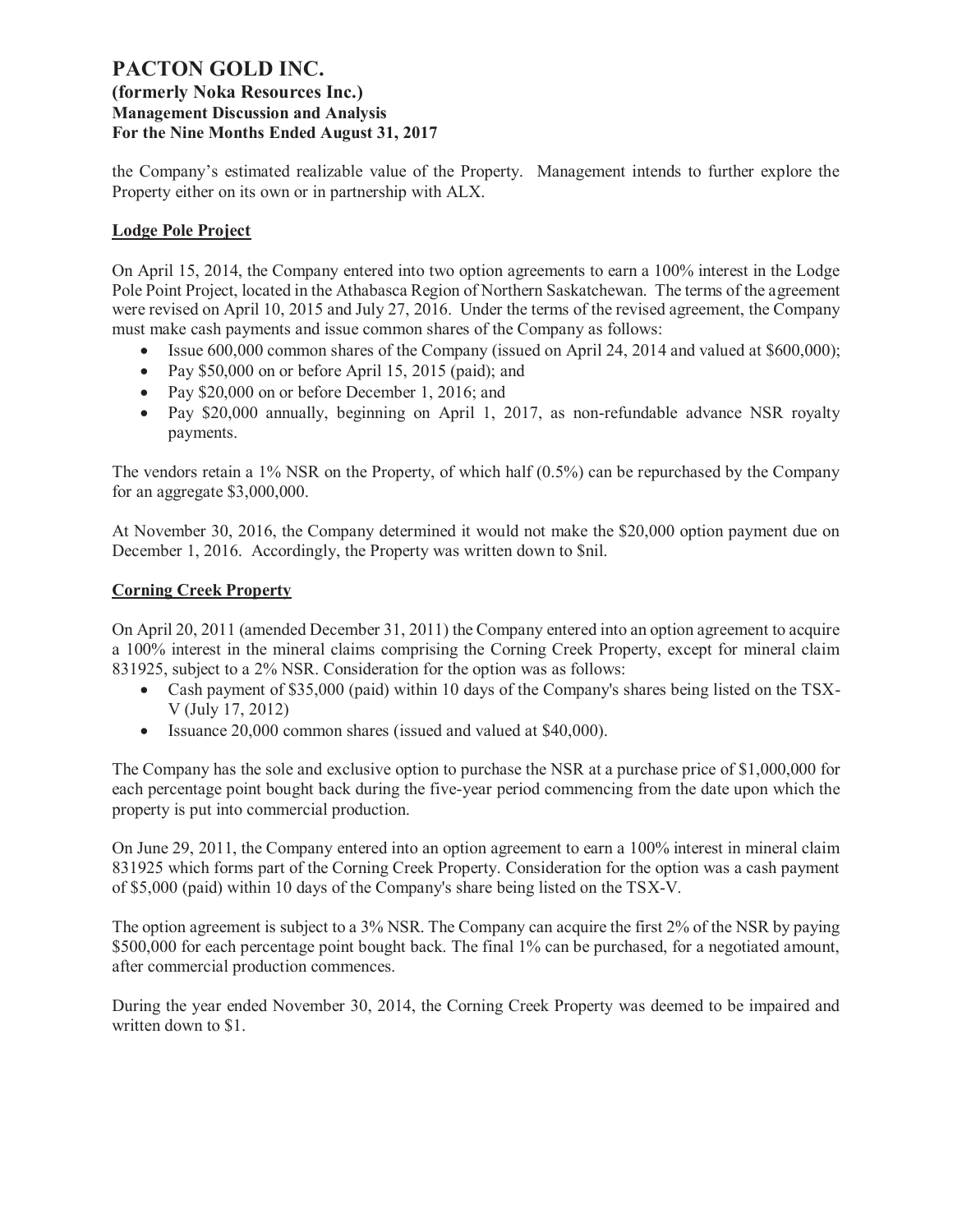**(formerly Noka Resources Inc.) Management Discussion and Analysis For the Nine Months Ended August 31, 2017**

# **RESULTS OF OPERATIONS**

# **Nine Months Ended August 31, 2017**

During the nine months ended August 31, 2017, the Company reported a net loss of \$856,860 (2016 - \$698,397). The Company's loss included expenditures as follows:

- Consulting fees of \$522,811 (2016 \$195,246) were higher due to additional consultants engaged and a reallocation of the services provided;
- Management fees of  $$20,250 (2016 $135,000)$  were lower in 2017 due to a reduction in monthly CEO fees and a credit for accrued fees being forgiven;
- Office and miscellaneous of \$3,166 (2016 \$16,210) decreased due to sharing of costs;
- Professional fees of \$36,388 (2016 \$51,475) were lower due to a reduction in legal fees;
- Rent of  $\sinh(2016 \frac{1}{2}19,841)$  was due to no rent charged to the Company in 2017;
- Shareholder communications and investor relations of \$3,072 (2016 \$129,575) was lower in 2017 due to cost-control measures and a reallocation of the services provided;
- Share-based payments of  $$225,419$  (2016  $$122,733$ ) was due to more options granted and a higher Black-Scholes fair value in 2017;
- · Transfer agent and filing fees of \$37,088 (2016 \$27,306) were higher in 2017 due to additional filings required in 2017; and
- Loss on settlement of accounts payable of \$7,857 (2016 \$nil) was due the value of the common shares issued on the date of grant exceeding the value of the accounts payable settled.

# **Three Months Ended August 31, 2017**

During the three months ended August 31, 2017, the Company reported a net loss of \$319,289 (2016 - \$272,580). The Company's loss included expenditures as follows:

- Consulting fees of \$255,000 (2016 \$82,500) were higher due to additional consultants engaged and a reallocation of the services provided;
- Management fees of \$22,500 (2016 \$45,000) were lower in 2017 due to a reduction in monthly CEO fees;
- Office and miscellaneous of  $$1,759$  (2016  $$9,770$ ) decreased due to sharing of costs;
- Professional fees of  $$15,000$  (2016  $$21,045$ ) were lower due to a reduction in legal fees;
- Rent of  $\sinh(2016 \frac{1}{50020})$  was due to no rent charged to the Company for O3 2017;
- Shareholder communications and investor relations of \$625 (2016 \$104,308) was lower in 2017 due to cost-control measures and a reallocation of the services provided;
- Share-based payments of  $$16,010$  (2016  $$nil)$  was due to options in Q3 2017; and
- · Transfer agent and filing fees of \$8,125 (2016 \$4,600) were higher in 2017 due to additional filings required in 2017.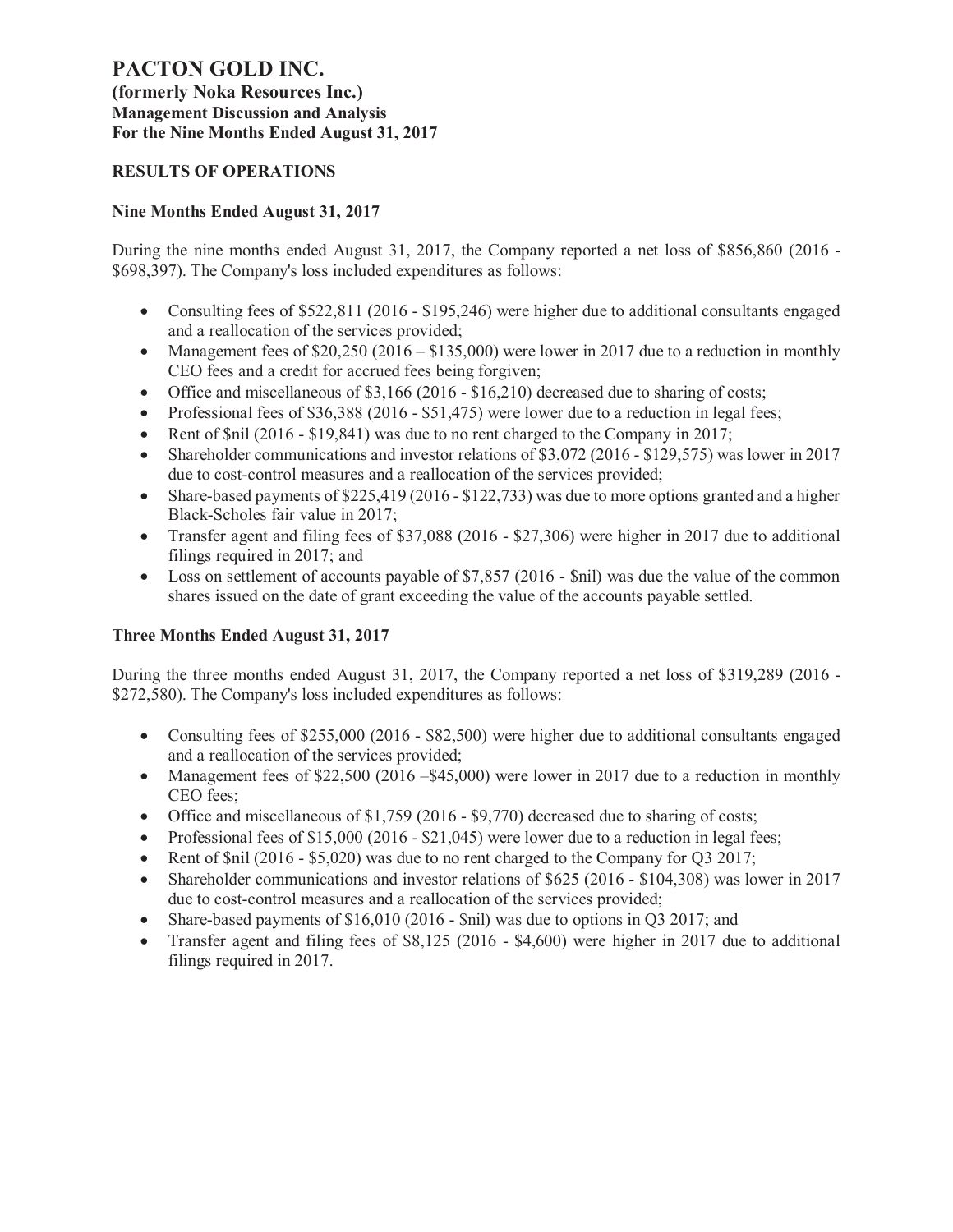**(formerly Noka Resources Inc.) Management Discussion and Analysis For the Nine Months Ended August 31, 2017**

### **SELECTED ANNUAL INFORMATION (\$000's except loss per share)**

|                                  | November 30,<br>2016 | November 30,<br>2015     | November 30,<br>2014 |
|----------------------------------|----------------------|--------------------------|----------------------|
| Revenue                          | \$ -                 | $\overline{\phantom{a}}$ |                      |
| Net Loss                         | (2,235)              | (3,160)                  | 1,469                |
| Basic and Diluted Loss Per Share | (0.07                | (0.19)                   | (0.40)               |
| <b>Total Assets</b>              | 505                  | 1,295                    | 2.904                |
| Long-Term Debt                   | -                    | -                        |                      |
| Dividends                        | -                    | -                        |                      |

### **SUMMARY OF QUARTERLY RESULTS (\$000's except earnings per share)**

Results for the eight most recently completed quarters are summarized as follows:

| For the Periods Ending | August 31, |              | February 28, | November 30, |
|------------------------|------------|--------------|--------------|--------------|
|                        | 2017       | May 31, 2017 | 2017         | 2016         |
| Net loss               | 319        | 503          | ب ب          | 1.331        |
| Net loss per share     | 0.01       | $0.01\,$     | 0.00         | $0.04\,$     |

| For the Periods Ending | August 31, |              | February 29, | November 30, |
|------------------------|------------|--------------|--------------|--------------|
|                        | 2016       | May 31, 2016 | 2016         | 2015         |
| Net loss               | つつつ        | 757          | 168          | 266          |
| Net loss per share     | 0.01       | 0.01         | 0.01         | 0.01         |

# **LIQUIDITY AND CAPITAL RESOURCES**

The Company had cash of \$14,932 and a working capital deficiency of \$737,566 at August 31, 2017, compared to \$20,142 of cash and \$251,359 of working capital deficiency at November 30, 2016.

The Company's accounts payable and accrued liabilities at August 31, 2017 were \$837,524 (November 30, 2016 - \$260,041) and the Company had loans payable of \$nil (November 30, 2016 - \$14,000). The loans payable were due to a shareholder of the Company and were unsecured and without interest or stated terms of repayment.

The Company has taken the following measures to address working capital concerns during the 2017 fiscal year (as of the date of this MD&A):

- On December 29, 2016, the Company closed a private placement and issued 4,100,000 flowthrough common shares at a price of \$0.05 per share for gross proceeds of \$205,000;
- On March 23, 2017, the Company also settled accounts payable of \$27,500 by issuing 392,857 common shares of the Company. \$33,863 in accounts payable was also forgiven;
- The Company has received \$95,800 on the exercise of 958,000 stock options; and
- On April 18, 2017, the Company closed a private placement and issued 7,228,571 common shares at a price of \$0.057 per share for gross proceeds of \$506,000.

At August 31, 2017, the Company had a remaining commitment to incur exploration expenditures in relation to its flow-through share financing of \$60,978.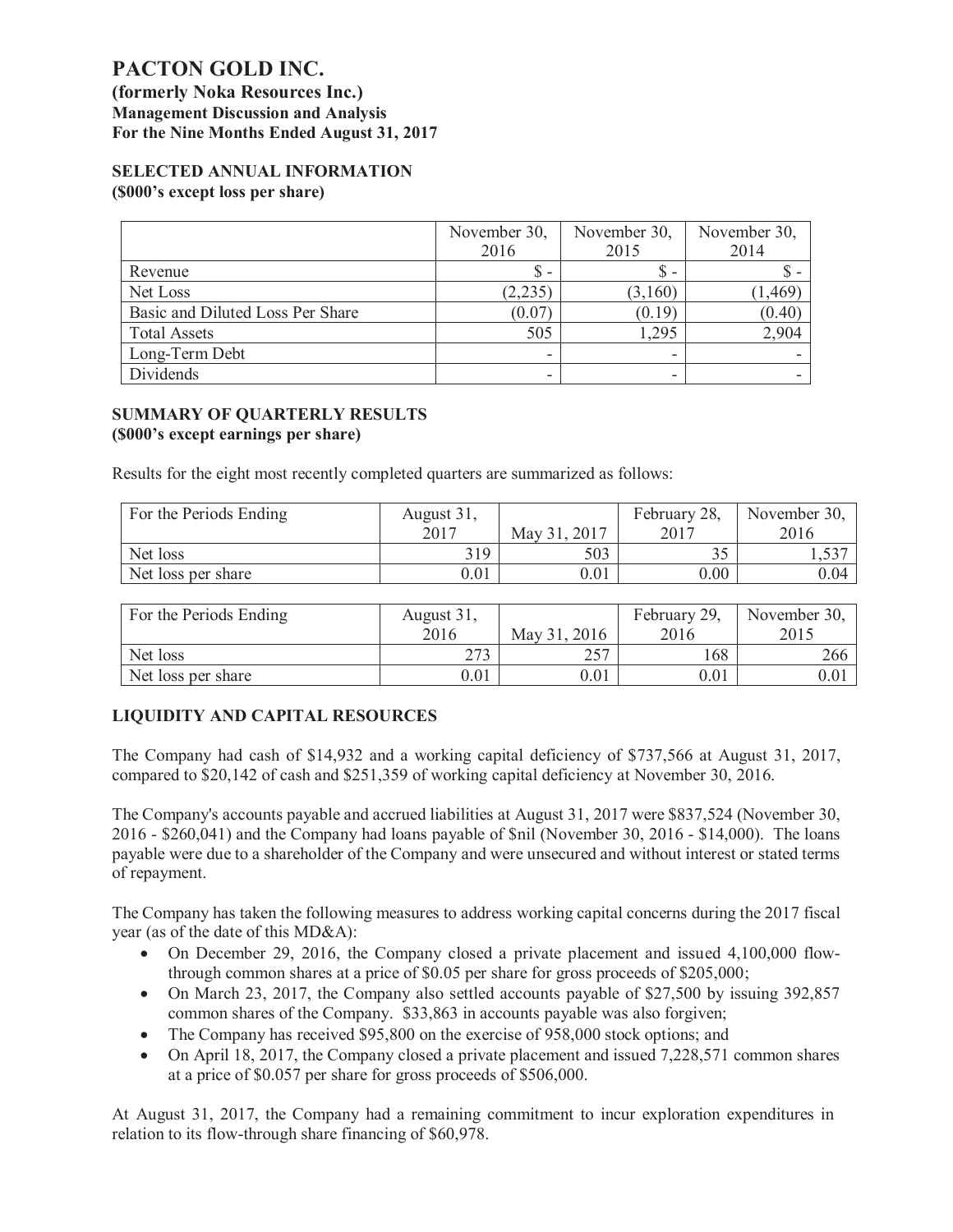The Company will need to obtain additional financing in 2017 for working capital purposes and to continue exploration on its exploration and evaluation assets.

# **TRANSACTIONS WITH RELATED PARTIES**

These amounts of key management compensation are included in the amounts shown on the statements of comprehensive loss and were incurred in the normal course of operations:

|                                                | <b>Nine Months Ended</b><br><b>August 31, 2017</b> |  | <b>Nine Months Ended</b><br><b>August 31, 2016</b> |
|------------------------------------------------|----------------------------------------------------|--|----------------------------------------------------|
| Short-term compensation (professional fees and |                                                    |  |                                                    |
| management fees)                               | 57.750                                             |  | 180,500                                            |

Short-term compensation was paid or accrued as follows:

- \$24,750 recovery from the former President & CEO and a private company controlled by the former President & CEO (2016 – expense of \$135,000);
- \$45,000 to a private company controlled by the CEO (2016 \$nil);
- $$37,500$  to a private company in which the CFO is a director (2016 \$21,500); and
- Snil to a director  $(2016 $24,000)$ .

As at August 31, 2017, the Company has outstanding amounts payable to current and former officers and directors of the Company of \$7,875 (November 30, 2016 - \$71,388) for outstanding fees and expenses. The amounts payable are non-interest-bearing, uncollateralized and are repayable on demand.

As at August 31, 2017, the Company had payables of \$nil (November 30, 2016 - \$12,779) related to shared administrative expenses with a company related by common officers and directors.

# **COMMITMENTS**

The Company is obligated to make certain payments and issue shares in connection with the acquisition of its exploration and evaluation assets.

At August 31, 2017, the Company had a remaining commitment to incur exploration expenditures in relation to its flow-through share financing of \$60,978.

### **OFF-BALANCE SHEET ARRANGEMENTS**

The Company has not entered into any off-balance sheet arrangements.

### **FINANCIAL INSTRUMENTS**

Financial instruments are agreements between two parties that result in promises to pay or receive cash or equity instruments. The Company classifies its financial instruments as follows: cash is classified as financial assets at FVTPL; receivables as loans and receivables; and accounts payable and accrued liabilities and loans payable as other financial liabilities, which are measured at amortized cost. The carrying value of these instruments approximates their fair values due to their short term to maturity.

The following table sets forth the Company's financial assets measured at fair value by levels within the fair value hierarchy: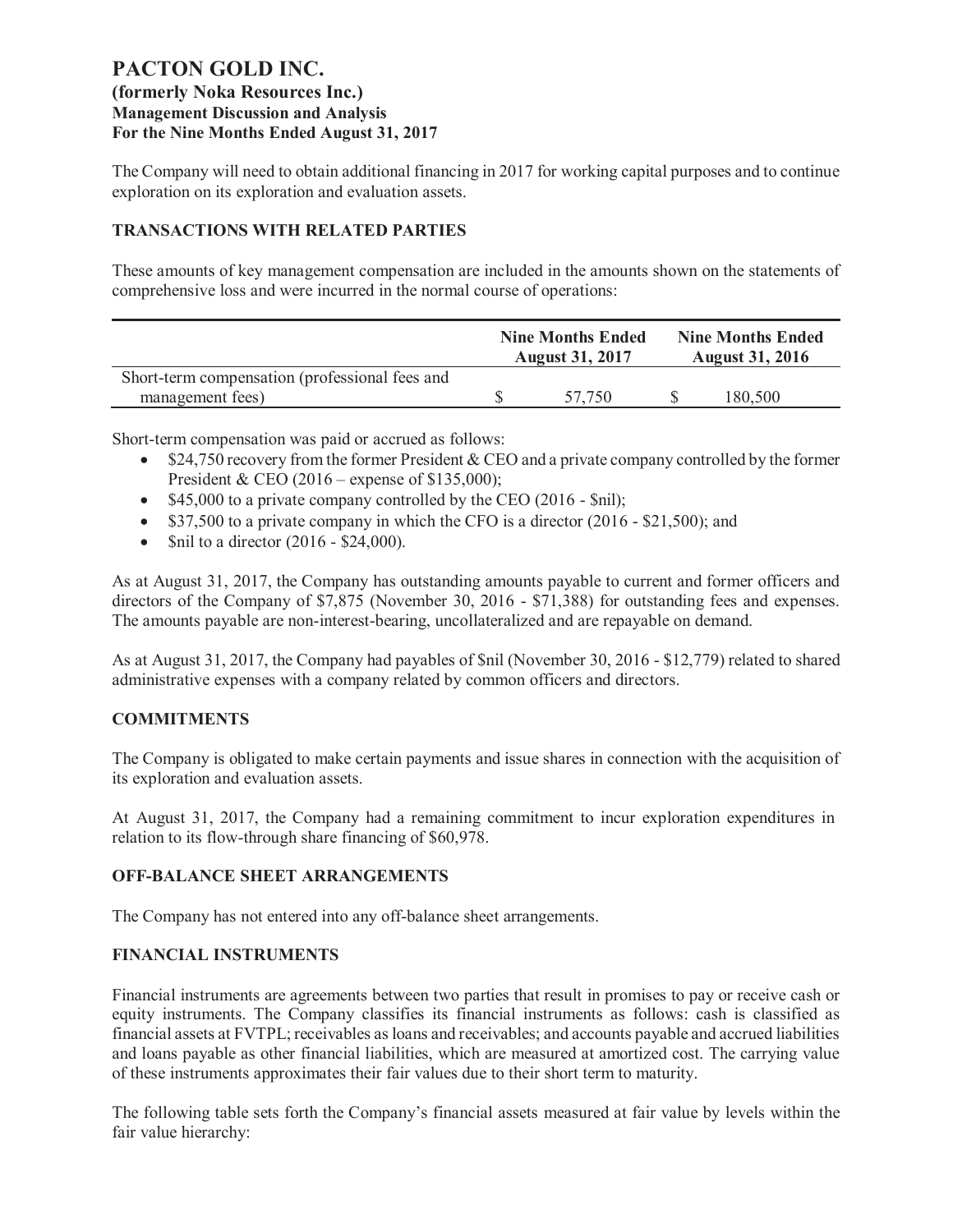**(formerly Noka Resources Inc.) Management Discussion and Analysis For the Nine Months Ended August 31, 2017**

| <b>August 31, 2017</b>   | <b>Level 1</b> | <b>Level 2</b> | Level 3                  | <b>Total</b> |
|--------------------------|----------------|----------------|--------------------------|--------------|
| Cash                     | 14,932         | -              | $\overline{\phantom{a}}$ | 14,932       |
|                          |                |                |                          |              |
| <b>November 30, 2016</b> | <b>Level 1</b> | <b>Level 2</b> | Level 3                  | <b>Total</b> |
|                          |                |                |                          |              |
| Cash                     | 20,142         | -              | $\overline{\phantom{a}}$ | 20,142       |

The Company has exposure to the following risks from its use of financial instruments:

- Credit risk;
- Liquidity risk; and
- Market risk.

### Credit risk

Credit risk is the risk that one party to a financial instrument will cause a financial loss for the other party by failing to discharge an obligation. The Company manages credit risk, in respect of cash, by placing at major Canadian financial institutions. The Company has minimal credit risk.

### Liquidity risk

Liquidity risk is the risk that the Company will not be able to meet its financial obligations as they fall due. The Company's approach to managing liquidity is to ensure, as far as possible, that it will always have sufficient liquid funds to meet its liabilities when due, under both normal and stressed conditions, without incurring unacceptable losses or risking damage to the Company's reputation. The contractual financial liabilities of the Company as of August 31, 2017 equal \$837,524 (November 30, 2016 - \$274,041). All of the liabilities presented as accounts payable are due within 30 days of August 31, 2017. The cash available is not sufficient to meet the Company's financial obligations at period end.

### Market risk

Market risk is the risk that changes in market prices, such as foreign exchange rates and interest rates will affect the Company's income or the value of its holdings of financial instruments. The objective of market risk management is to manage and control market risk exposures within acceptable parameters, while optimizing the return on capital.

- *i) Currency risk* The Company has no funds held in a foreign currency and as a result is not exposed to significant currency risk on its financial instruments at year-end.
- *ii) Interest rate risk* Interest rate risk is the risk that future cash flows will fluctuate as a result of changes in market interest rates. Interest earned on cash and cash equivalents is at nominal interest rates and, therefore, the Company does not consider interest rate risk to be significant. The Company has no interest-bearing financial liabilities.
- *iii) Other price risk* Other price risk is the risk that the fair value or future cash flows of a financial instrument will fluctuate due to changes in market prices, other than those arising from interest rate risk. The Company is not exposed to significant other price risk.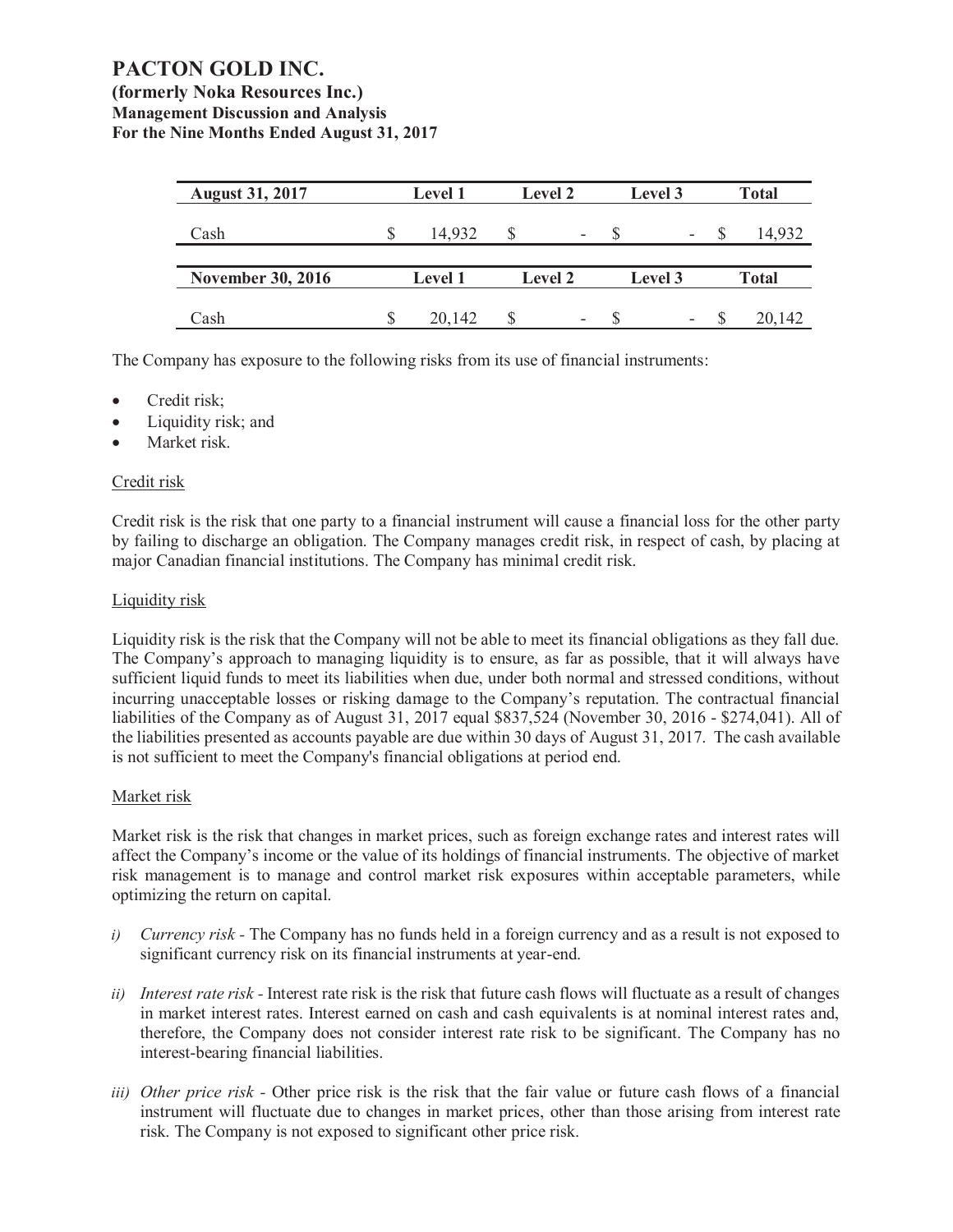### Capital management

The Company considers its capital to be comprised of shareholders' equity.

The Company manages the capital structure and makes adjustments to it in light of changes in economic conditions and the risk characteristics of the underlying assets. To maintain or adjust the capital structure, the Company may attempt to issue new shares. Although the Company has been successful at raising funds in the past through the issuance of capital stock, it is uncertain whether it will continue this method of financing due to the current difficult market conditions.

In order to facilitate the management of its capital requirements, the Company prepares expenditure budgets that are updated as necessary depending on various factors, including successful capital deployment and general industry conditions.

Management reviews the capital structure on a regular basis to ensure that the above objectives are met. There have been no changes to the Company's approach to capital management during the nine months ended August 31, 2017. The Company is not subject to externally imposed capital requirements.

### **RISKS**

The Company, and the securities of the Company, should be considered a highly speculative investment. The following risk factors should be given special consideration when evaluating an investment in any of the Company's securities:

There are a number of outstanding securities and agreements pursuant to which common shares of the Company may be issued in the future. This will result in further dilution to the Company's shareholders. The Company has a very limited history of operations, is in the early stage of development and has received no revenues other than insignificant interest revenues following its transition to a mineral exploration and development company. As such, the Company is subject to many risks common to such enterprises. There can be no assurance that the Company will be able to obtain adequate financing in the future or, if available, that the terms of such financing will be favourable. The Company does not anticipate paying any dividends in the near future.

Although the Company has taken steps to verify the title to mineral properties in which it has acquired an interest, no assurance whatsoever can be given that the Company's interests may not be challenged by third parties. If challenged, and if the challenge is sustained, it will have an adverse effect on the business of the Company. Title to mineral properties may be subject to unregistered prior agreements or transfers, and may also be affected by undetected defects or the rights of indigenous peoples.

Environmental legislation is becoming increasingly stringent and costs and expenses of regulatory compliance are increasing. The impact of new and future environmental legislation on the Company's operations may cause additional expenses and restrictions. If the restrictions adversely affect the scope of exploration and development on the mineral properties, the potential for production on the properties may be diminished or negated.

The exploration of mineral properties involves significant risks which even experience, knowledge and careful evaluation may not be able to avoid. The price of metals has fluctuated widely, particularly in recent years as it is affected by numerous factors which are beyond the Company's control including international economic and political trends, expectations of inflation or deflation, currency exchange fluctuations, interest rate fluctuations, global or regional consumptive patterns, speculative activities and increased production due to new extraction methods. The effect of these factors on the price of metals, and therefore